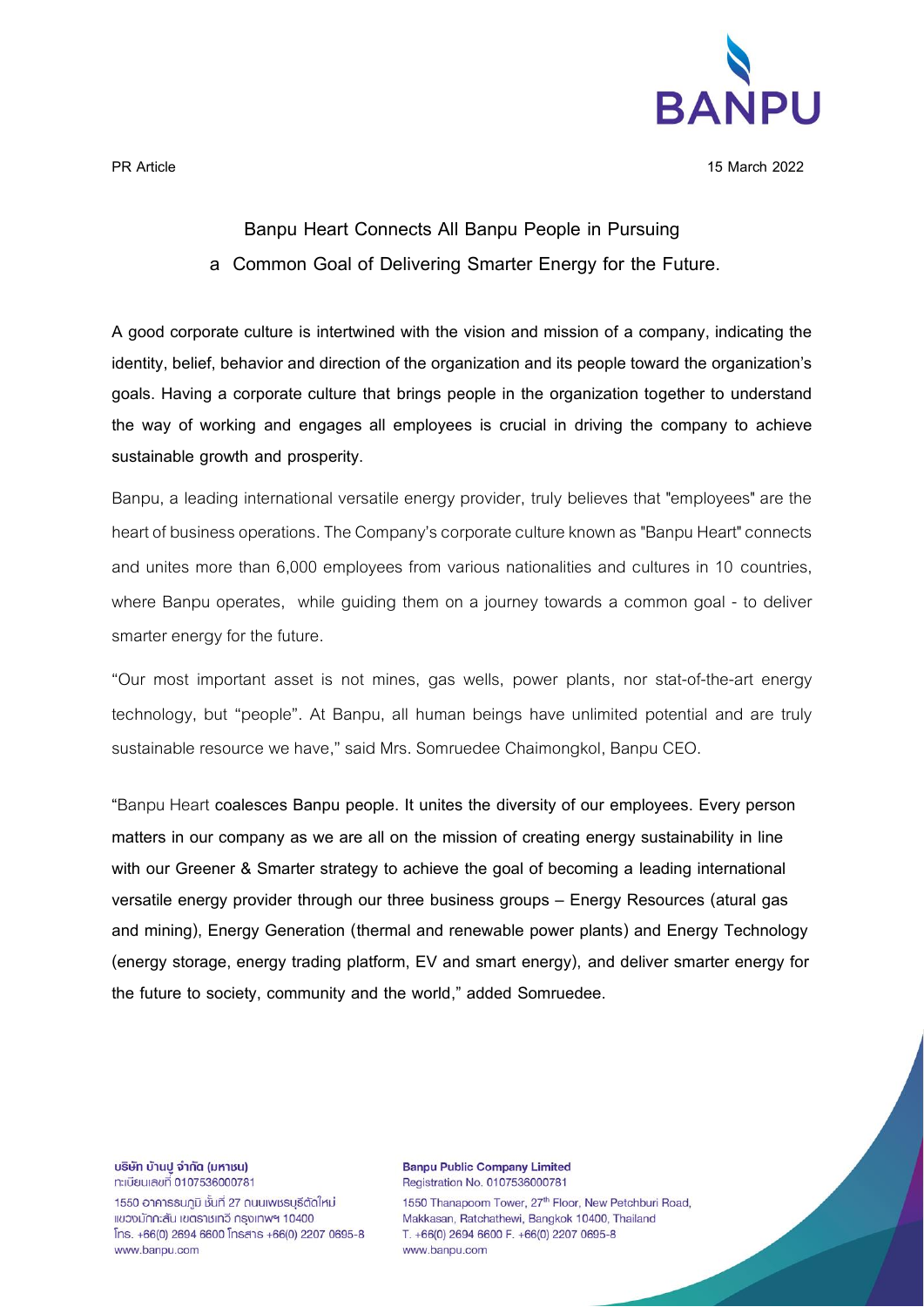

Banpu Heart comprises three core values - **Passionate** - to encourage all employees to have passion and strive for what they do; **Innovative** – to foster creativity and courage to try new things; and **Committed –** to be persistent to achieve the best results.

"To create a workplace that **inspires passion** for employees, we provide them with opportunities for growth in career path, trainings for upskilling and reskilling, as well as cultivating them with knowledge and understanding in energy that evolves with global trends, making energy a part of our DNA, something that we live and breathe. Concurrently, our organization promotes**innovation** by staying open for and listening to all ideas, giving employees the freedom of work flexibility, encouraging them to unleash their creativity and potential. In building employee**commitment**, we instill correct values and ethics at the workplace, encourage employees to leverage the power of working in synergy and networking to gain better results, as well as to comprehend their growth along with the Company, and to be proud of being a part in delivering smarter energy for the future."

Today, Banpu is in the midst of its major transition or **Banpu Transformation**in line with its **Greener & Smarter** strategy toward greener and smarter energy businesses and energy trends - **3Ds** (Decarbonization, Decentralization, Digitalization) for a sustainable growth in the future. In parallel, the Company has progressively advanced its digital transformation by leveraging cuttingedge innovation and technology in company-wide operations and implementing agile working for better speed, flexibility and improved performance. This is a major move to enhance Banpu's competitive edge, better to meet the needs of the future energy demand, while bring people a better quality of life with better energy solutions relevant to the lifestyle of the new generation, all of which will never be achieved without highly engaged employees.

*"Banpu people are the kind of people who are able to quickly adapt to an ever-changing world in every way. This allows us to quickly move forward in our organization transformation process, as well as be able to smoothly cope with the challenges from the COVID-19 crisis during the past 2 years," said Somruedee.*

บริษัท บ้านปู จำกัด (มหาชน) n:เบียนเลขที่ 0107536000781

1550 อาคารธนภมิ ชั้นที่ 27 ถนนเพชรบรีตัดใหม่ แขวงมักกะสัน เขตราชเทวี กรงเทพฯ 10400  $[ns. +66(0) 2694 6600]$  insans  $+66(0) 2207 0695 - 8$ www.banpu.com

**Banpu Public Company Limited** Registration No. 0107536000781

1550 Thanapoom Tower, 27th Floor, New Petchburi Road, Makkasan, Ratchathewi, Bangkok 10400, Thailand T. +66(0) 2694 6600 F. +66(0) 2207 0695-8 www.banpu.com